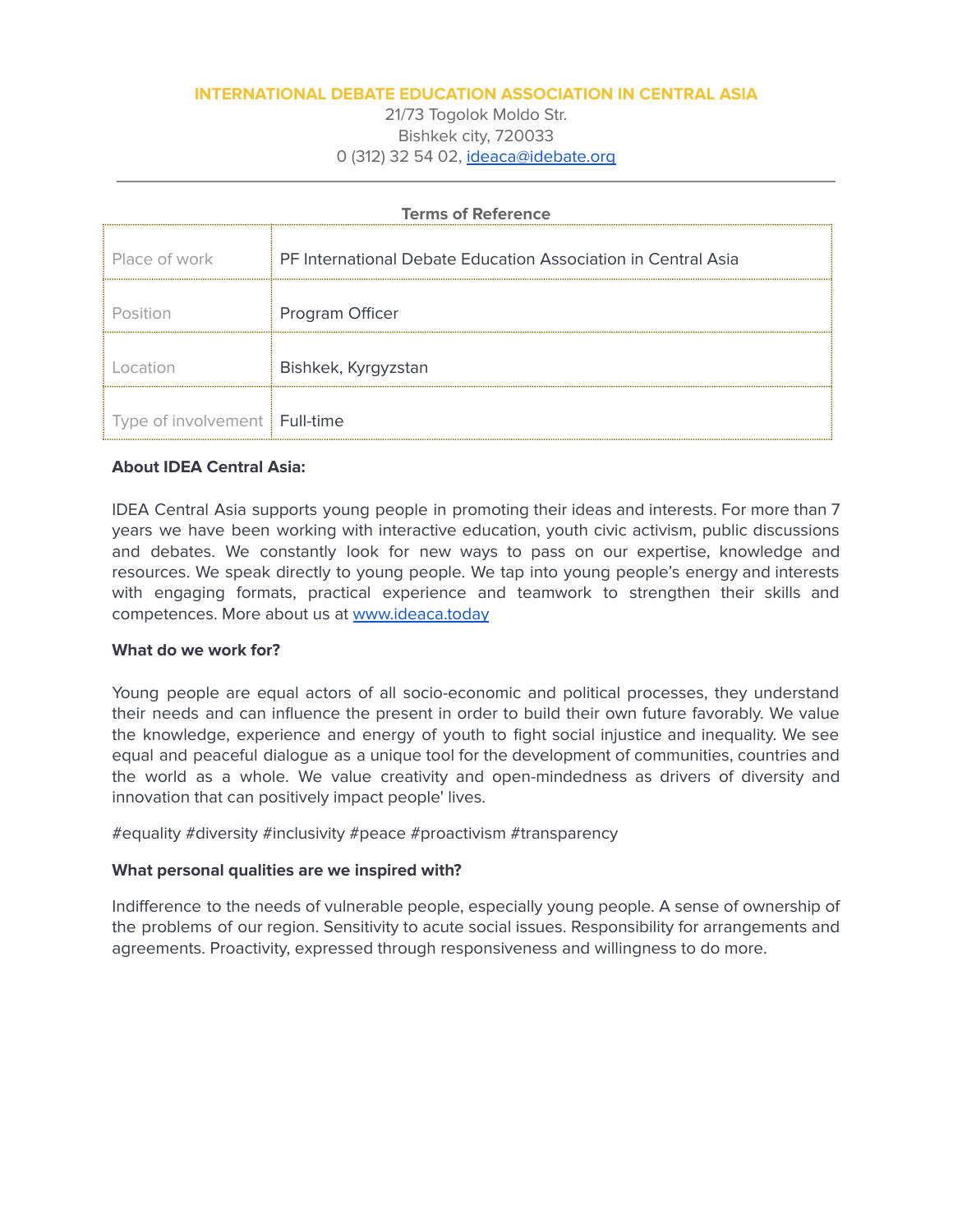21/73 Togolok Moldo Str. Bishkek city, 720033 0 (312) 32 54 02, [ideaca@idebate.org](mailto:ideaca@idebate.org)

## **Qualification requirements:**

- **●** Experience as a Program Officer or other supervisory position;
- **●** In-depth understanding of program/project management techniques;
- **●** Excellent knowledge and skills in methods of evaluation and measurement of key indicators;
- **●** Excellent knowledge of data analysis, reporting and budgeting;
- **●** Excellent organizational and leadership skills;
- **●** Knowledge of MS office and other project management software (Asana, Google docs, Dropbox, Slack, etc.);
- Analytical mindset and ability to promptly solve tasks.

### **Duties and scope of work:**

### Program Management:

- Develops and establishes program goals and objectives in accordance with the strategic goals of the organization;
- Plans program initiatives/activities from start to finish, including timelines and associated milestones and processes;
- Seeks out and implements various ways to improve the productivity of processes and employees;
- Applies risk, change and resource management principles as needed;
- Reviews reports from managers and coordinators to troubleshoot problems and determine progress;
- Verifies that program operations and activities comply with the organization's internal procedures and general legal norms;
- Regularly informs the Executive Director with detailed reports and presentations on the status of activities;
- Engaging and partnering with various stakeholders, including debating communities, government agencies, NGOs, donor organizations, and regional/local youth initiatives;
- Performs other tasks assigned by the Executive Director.

#### Monitoring, evaluation and reporting:

- Develop assessment and monitoring strategies to identify needs and implement improvements;
- Conduct field-monitoring visits to program and project initiatives as needed;
- Be aware of donor reporting requirements;